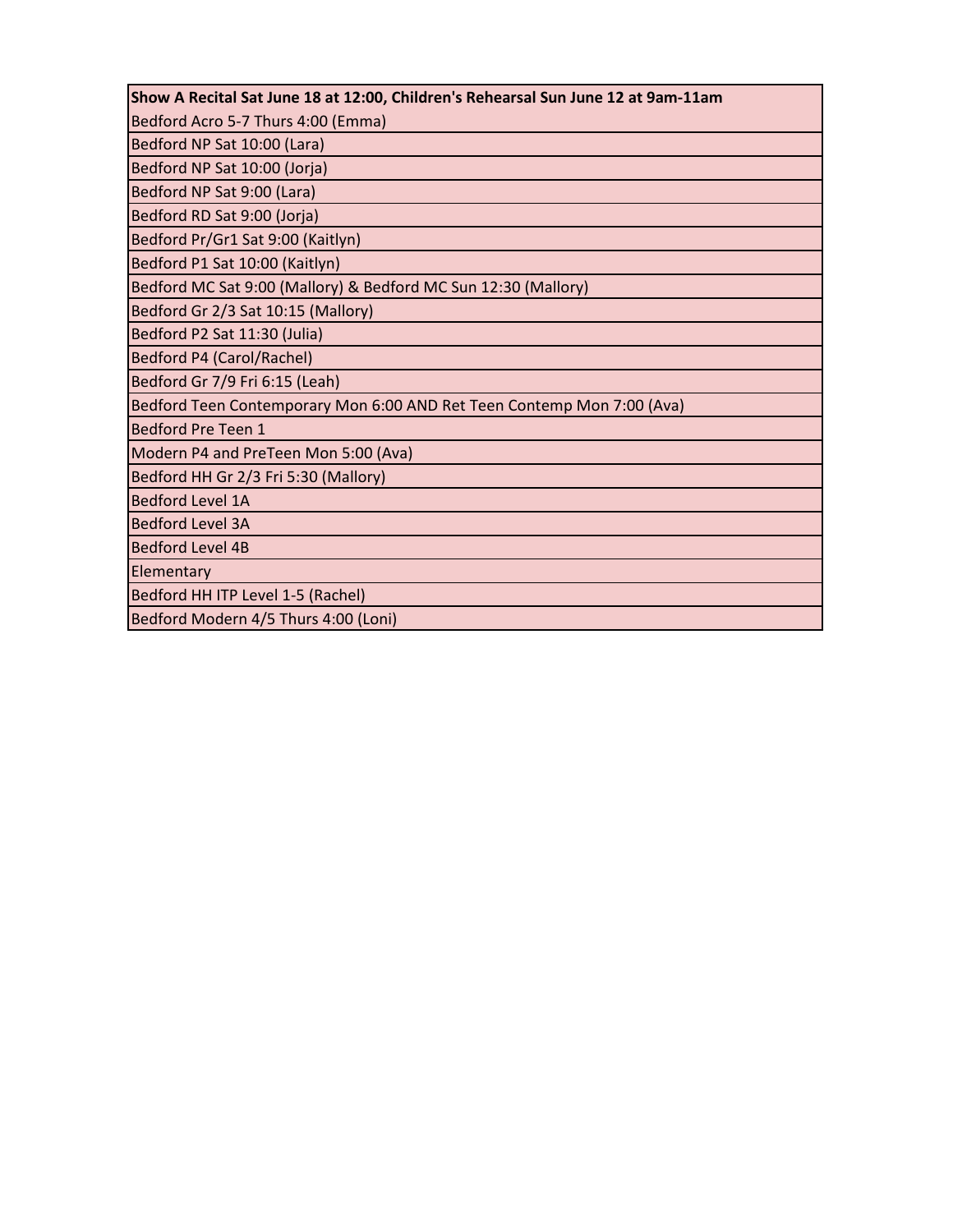| Show B Recital Sat June 18 at 3:00, Children's Rehearsal Sun June 12 at 11:30-1 |
|---------------------------------------------------------------------------------|
| Bedford Acro 8-12 Thursday 7:30 (Emma)                                          |
| Bedford NP Sat 11:30 (Kaitlyn)                                                  |
| Bedford NP Sat 12:00 (Olivia)                                                   |
| Halifax NP Sat 12:00 (Lara)                                                     |
| Bedford RD Sat 11:00 (Jorja)                                                    |
| Bedford Pr/Gr1 Sun 1:00 (Taylor K.) --rehearse first, class at 1                |
| Bedford P1 Sat 12:00 (Mallory)                                                  |
| Bedford MC Sat 11:15 (Leah)                                                     |
| Bedford Gr 4/6 Sat 12:30 (Leah)                                                 |
| Bedford P3 Sat 1:00 (Alicia)                                                    |
| Bedford HH Gr 2/3 & HH Gr 4/6 Sat 1:00 (Daisy)                                  |
| <b>Bedford Level 1B</b>                                                         |
| <b>Bedford Level 4C</b>                                                         |
| Bedford Level 6/7                                                               |
| <b>Bedford Elem</b>                                                             |
| <b>Bedford Teen Advanced 1</b>                                                  |
| Bedford HH ITP 6+ (Tatyana)                                                     |
| Bedford Modern 2/3 Thurs 6:15 (Leah)                                            |
| Bedford Modern 6+ Sat 3:15 (Rachel)                                             |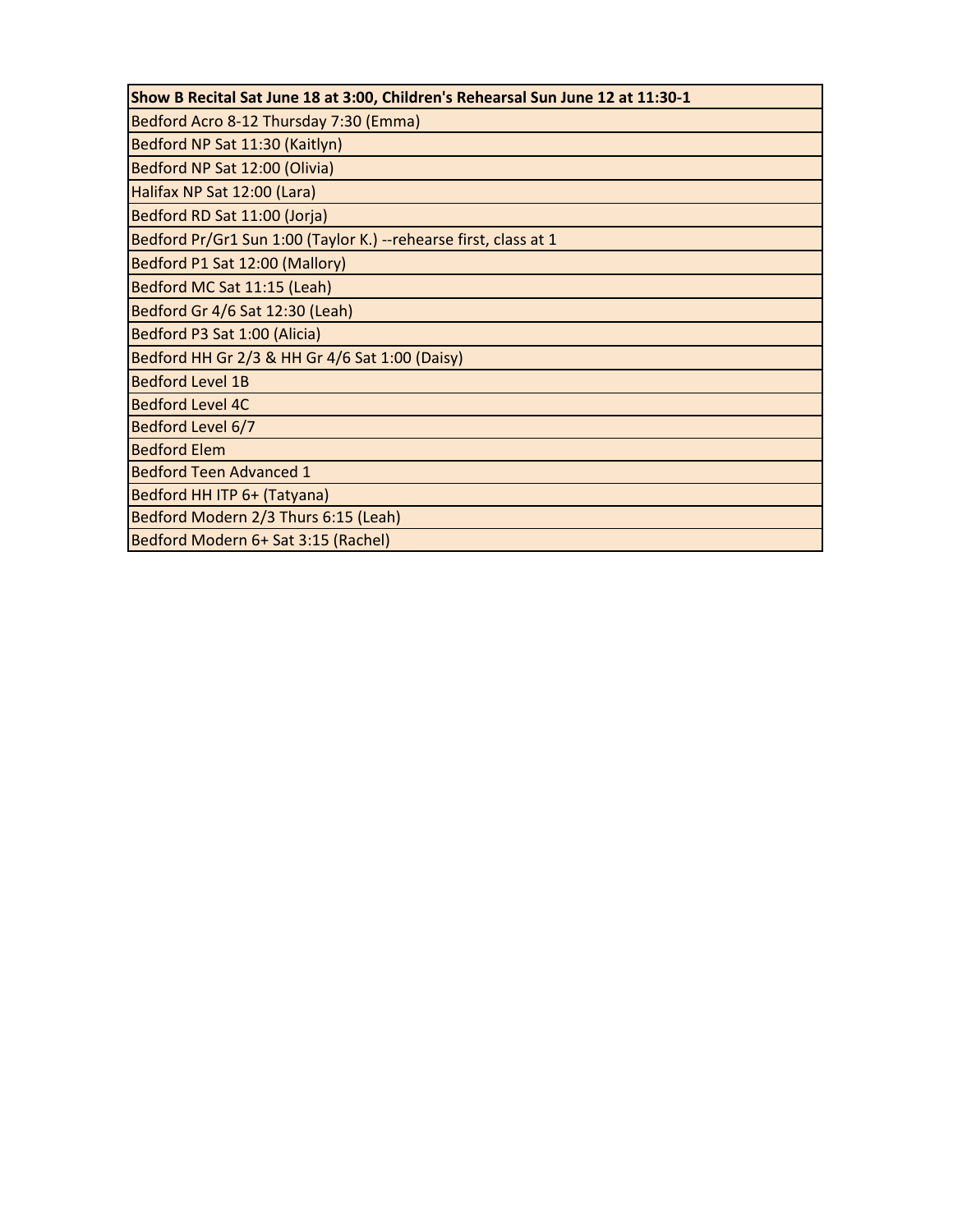| Show C Recital Sat June 18 6:00, Children's Rehearsal Sun June 12 at 3:30 - 5:00 |
|----------------------------------------------------------------------------------|
| Acro Intermediate 8-12 Sun 11:15 (Derek)                                         |
| Acro 5-7 Sun 12:15 (Derek)                                                       |
| Bedford NP Fri 11:15 (Mallory)                                                   |
| Bedford NP Sun 11:00 (Taylor K.)                                                 |
| Halifax NP Sat 11:15 (Taylor K.)                                                 |
| Bedford RD Sun 12:00 (Taylor K.)                                                 |
| Bedford Pr/Gr1 Sun 11:15 (Elona)                                                 |
| Halifax Pr/Gr 1 Sat 1:30 (Elona) & Bedford Pr/Gr1 Fri 5:00 (Kaitlyn)             |
| Bedford P2 Sun 12:15 (Elona)                                                     |
| Bedford HH Pr/Gr1 Sun 11:15 (Mallory)                                            |
| <b>Bedford Level 2B</b>                                                          |
| <b>Bedford Level 5</b>                                                           |
| <b>Bedford Level 8</b>                                                           |
| <b>Bedford Elem</b>                                                              |
| <b>Bedford Teen Inter 3</b>                                                      |
| Bedford Modern 4/5 Sat 3:15 (Leah)                                               |
| Bedford Modern 8/Elem Thurs 5:15 (Loni)                                          |
| Bedford Modern Teen Program Fri 7:45 (Ava)                                       |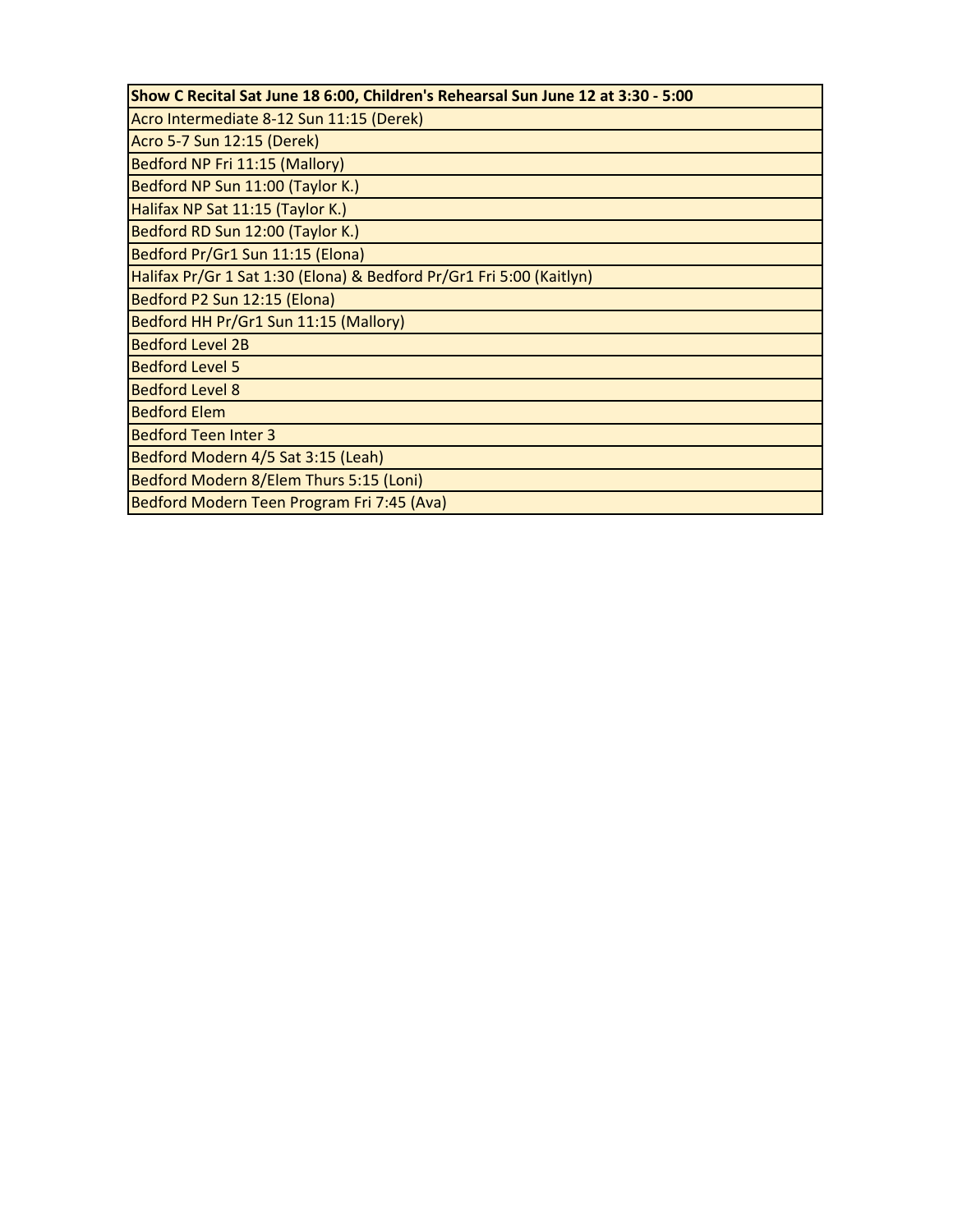| Show D Recital Sun June 19 at 12:00, Children's Rehearsal Sun June 12 at 1:30-3:00 |
|------------------------------------------------------------------------------------|
| Halifax NP Sat 1:30 (Taylor K.)                                                    |
| Halifax NP Sat 2:30 (Elona)                                                        |
| Halifax NP Wed 4:00 (Lara)                                                         |
| Bedford NP Fri 4:00 (Kaitlyn)                                                      |
| Halifax RD Sat 12:30 (Lily) & Halifax RD Sat 11:00 (Lily)                          |
| Halifax Pr/Gr 1 Sat 2:30 (Taylor K.)                                               |
| Bedford Pr/Gr1 Thurs 4:00 (Lara) & Bedford P1 Thurs 5:00 (Lily)                    |
| Bedford MC Tues 4:00 (Julia)                                                       |
| Bedford Gr 2/3 Thurs 6:15 (Taylor K.)                                              |
| Bedford P2 Mon 4:30 (Elona) & Bedford P3 Mon 4:15 (Courtney)                       |
| Bedford HH Gr 4/6 Wed 4:45 (Rocky)                                                 |
| Bedford HH Pr/Gr1 Fri 4:30 (Mallory)                                               |
| Bedford HH Teen Tues 7:15 (Rocky)                                                  |
| <b>Bedford Level 2A</b>                                                            |
| Halifax Level 5/6/7                                                                |
| <b>Bedford Elementary</b>                                                          |
| Halifax Modern 4/5 Tues 6:00 (Loni)                                                |
| <b>Halifax Teen 3</b>                                                              |
| <b>Halifax Adult Tap</b>                                                           |